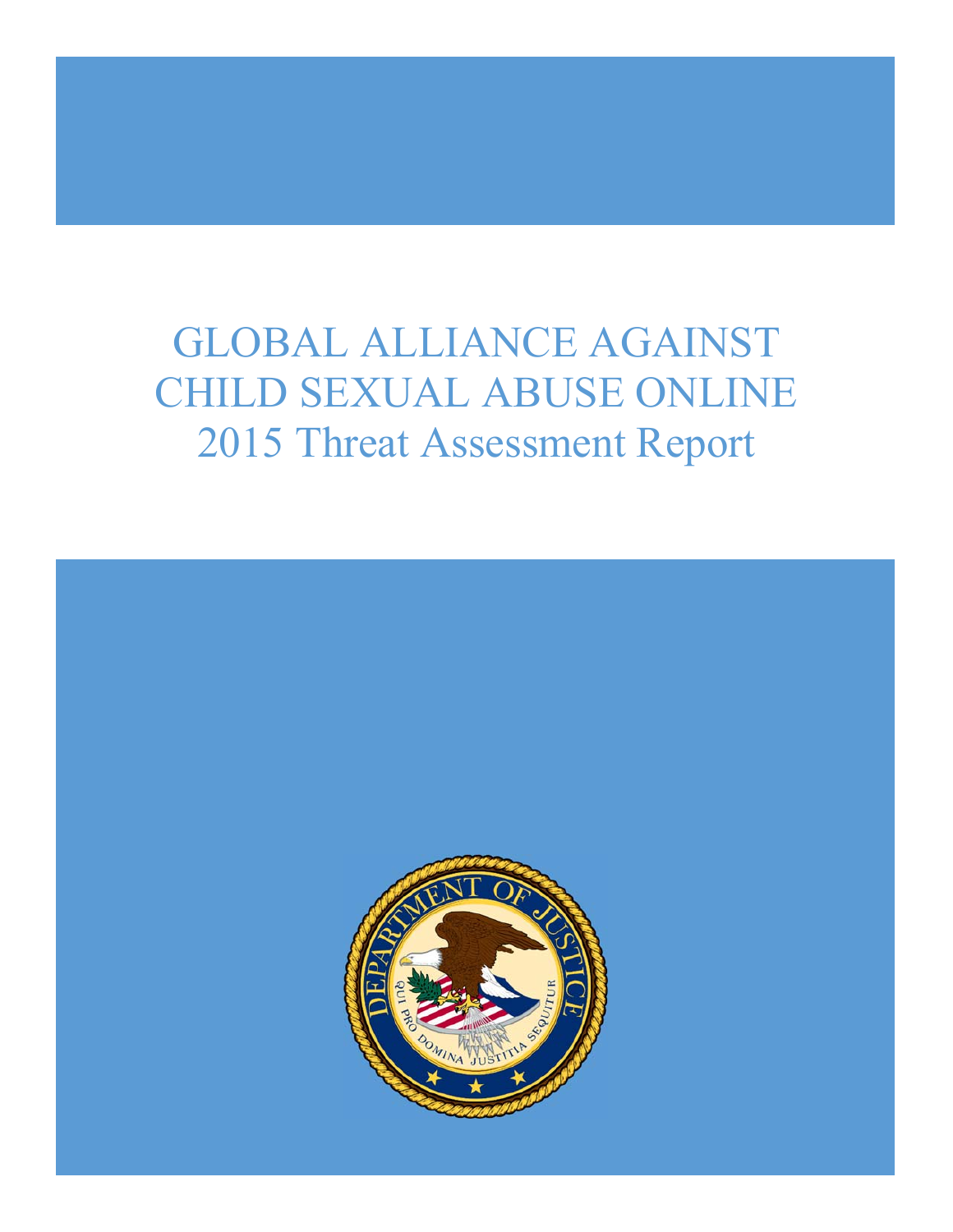## Introduction to the Threat Assessment of the Global Alliance Against Child Sexual Abuse Online

In 2012, the Global Alliance Against Child Sexual Abuse Online was launched and now unites 54 member countries in the fight against online child sexual exploitation through their ministers' commitments to pursue four policy targets:

- Enhancing efforts to identify victims whose sexual abuse is depicted in child pornography, and ensuring that they receive the necessary assistance, support and protection;
- Enhancing efforts to investigate cases of child sexual abuse online and to identify and prosecute offenders;
- Increasing public awareness of the risks posed by children's activities online, including the self-production of images; and
- Reducing the availability of child pornography online and the re-victimization of children.

In addition to providing biennial reports on their progress in achieving these targets, many Global Alliance member countries also completed a questionnaire to assess the global threat of child pornography and related investigative challenges, and their answers are compiled in this threat assessment report. The objective of this threat assessment is to more fully inform leaders about the nature, magnitude, and global scope of this crime problem, and provide support for the local, national, and international policy changes pertaining to these offenses that are necessary in order to accomplish the shared policy targets.

The threat assessment is comprised of four different sections: (1) General Questions; (2) Communications Between Child Pornography Offenders; (3) Technological Issues and Challenges Faced by Law Enforcement; and (4) International Legal Issues and Challenges. Thirty-seven (37) of the fifty-four (54) Global Alliance members responded to the threat assessment questionnaire, which included both quantitative and written responses. Selected written responses are included throughout this threat assessment.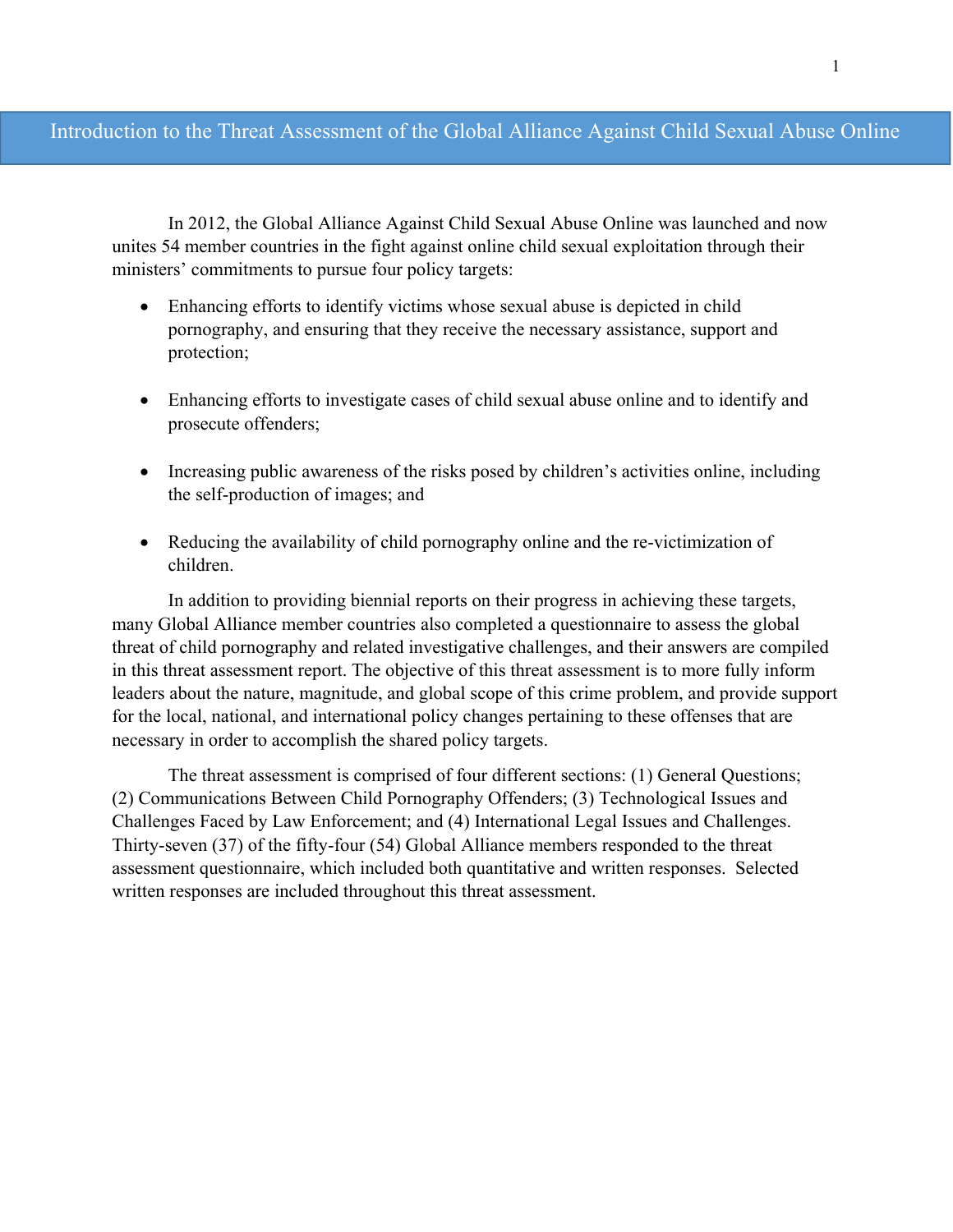## General Questions

 Internet child sexual abuse crimes are always changing and evolving, including the legal terminology that is used to describe these offenses. Of the 37 Global Alliance members who submitted responses to the threat assessment questionnaire, 25 indicated that their country used the term "child pornography" in their laws, regulations, policies, and procedures while 12 reported using different terminology, such as "child sexual abuse images" or "indecent images." Every responding country has laws, regulations, policies, and procedures that address child pornography, whether the term "child pornography" is specifically used or not. The term "child pornography" was defined in the threat assessment questionnaire as any representation, by whatever means, of a child engaged in real or simulated explicit sexual activities or any representation of the sexual parts of a child for primarily sexual purposes. The term "child" was defined as every human being below the age of eighteen years unless, under the law applicable to the child, majority is attained earlier (definitions are taken from the UN Convention on the Rights of the Child and the Optional Protocol to the Convention on the Rights of the Child on the sale of children, child prostitution and child pornography).

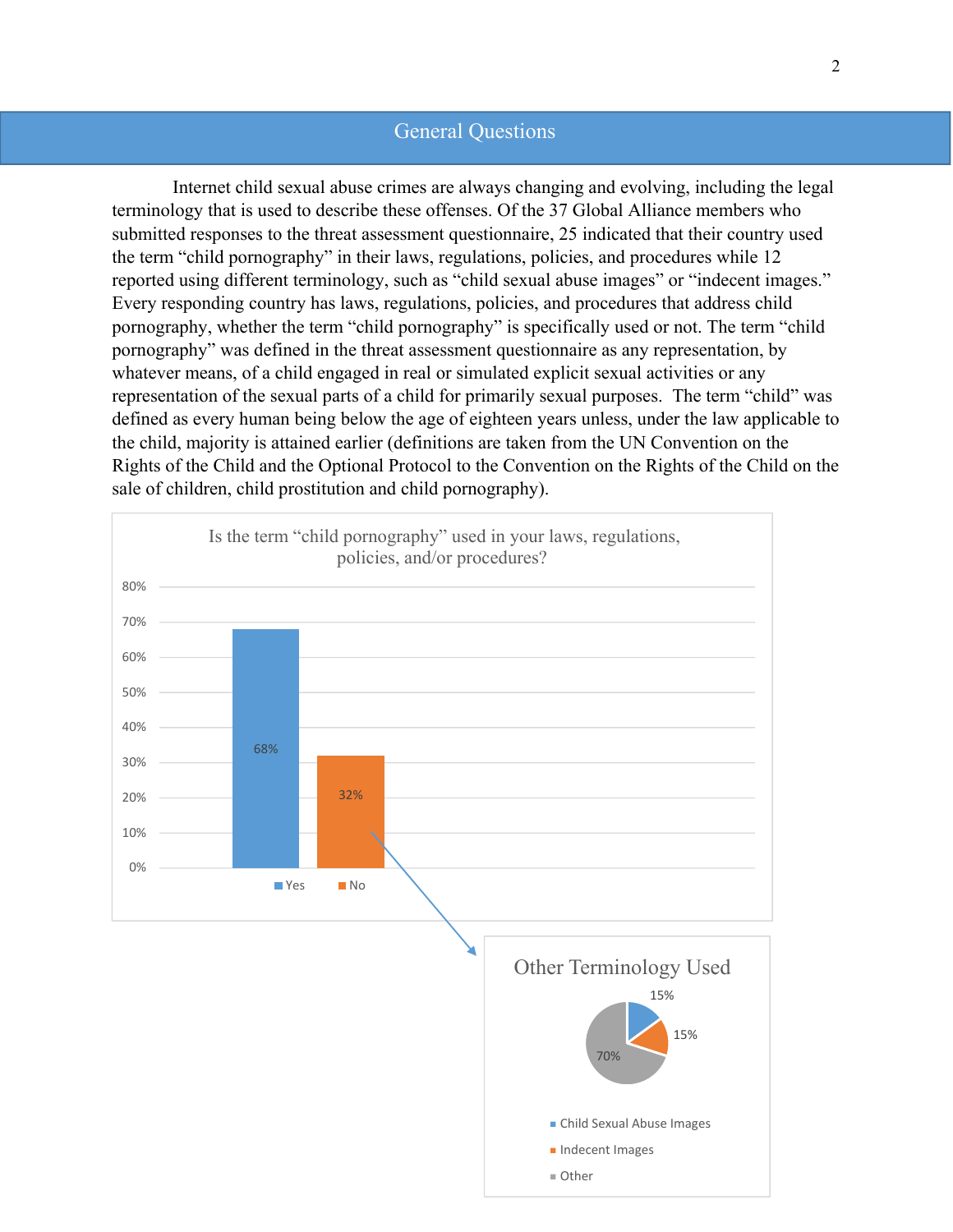When asked to mark all that apply, the largest emerging trend involving child pornography and the enticement of children, observed by 31 of 37 responding countries, is the increased use of anonymization technology. The term "enticement of children" was defined in the threat assessment questionnaire as the use of digital technology, including the internet and mobile phones, to persuade, induce, entice, and/or coerce an individual who is under the age of eighteen (18) years and located in another country to engage in illegal sexual activity.



Furthermore, 26 responding countries reported an increase in the number of child pornography files being trafficked. Twenty-two responding countries attributed this in part to an increased use of peer-to-peer networks and 21 credited it to increased use of encryption software.

*"[With the] increased amount of images being shared amongst teens, children are becoming more daring and explicit, [there is] increased use of registry cleaners and efforts to remove evidence of child pornography from computers, [greater] use of [internet voice and video chat software]/meet ups on photo sharing sites and sharing between two people who meet on such sites. Offenders are involved in guns and drugs, are travelling long distances to meet children who they have enticed online, [and there is a] constant increase in the production of new material, whereas a few years ago, the same set material was being recirculated"*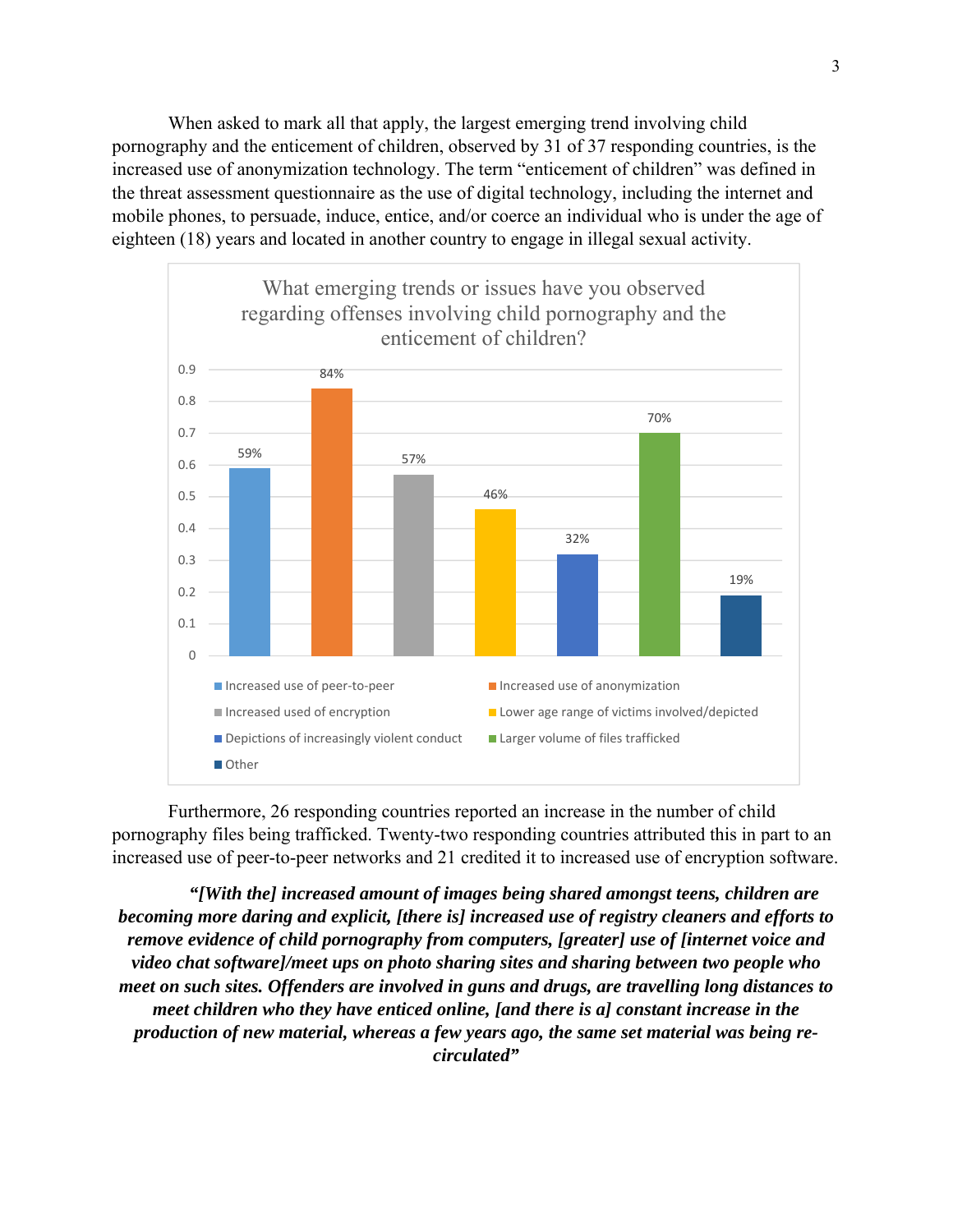The volume of child pornography trafficking has increased. The term "child pornography trafficking" refers to the distribution, trade, exchange, sale, receipt, access, or possession of child pornography, including attempts to commit such offenses. Twenty-six of 32 responding countries indicated that the number of offenders has increased, 30 of 31 responding countries asserted that the number of images per offender has increased, and 28 of 30 responding countries indicated that the number of images in circulation has increased.



#### *"The volume of child pornography stored has increased because the new storing devices have more capacity"*

*"Increased use of mobile devices to facilitate offenses has increased the volume of online extortion, featuring demands for selfproduction of child pornography, and increased live-streaming of real-time sexual abuse of minor victims"* 





 Of the 35 responding countries, 29 had investigated cases involving the production of child pornography. Eighteen of 31 responding countries indicated that the number of child pornography production cases has increased over the past five years. Additionally, 19 of 33 responding countries had investigated cases involving the live transmission of child sexual abuse via web camera and other live streaming technologies. Of the 19 countries that investigated the live transmission of child sexual abuse, 16 indicated that the number of such cases has increased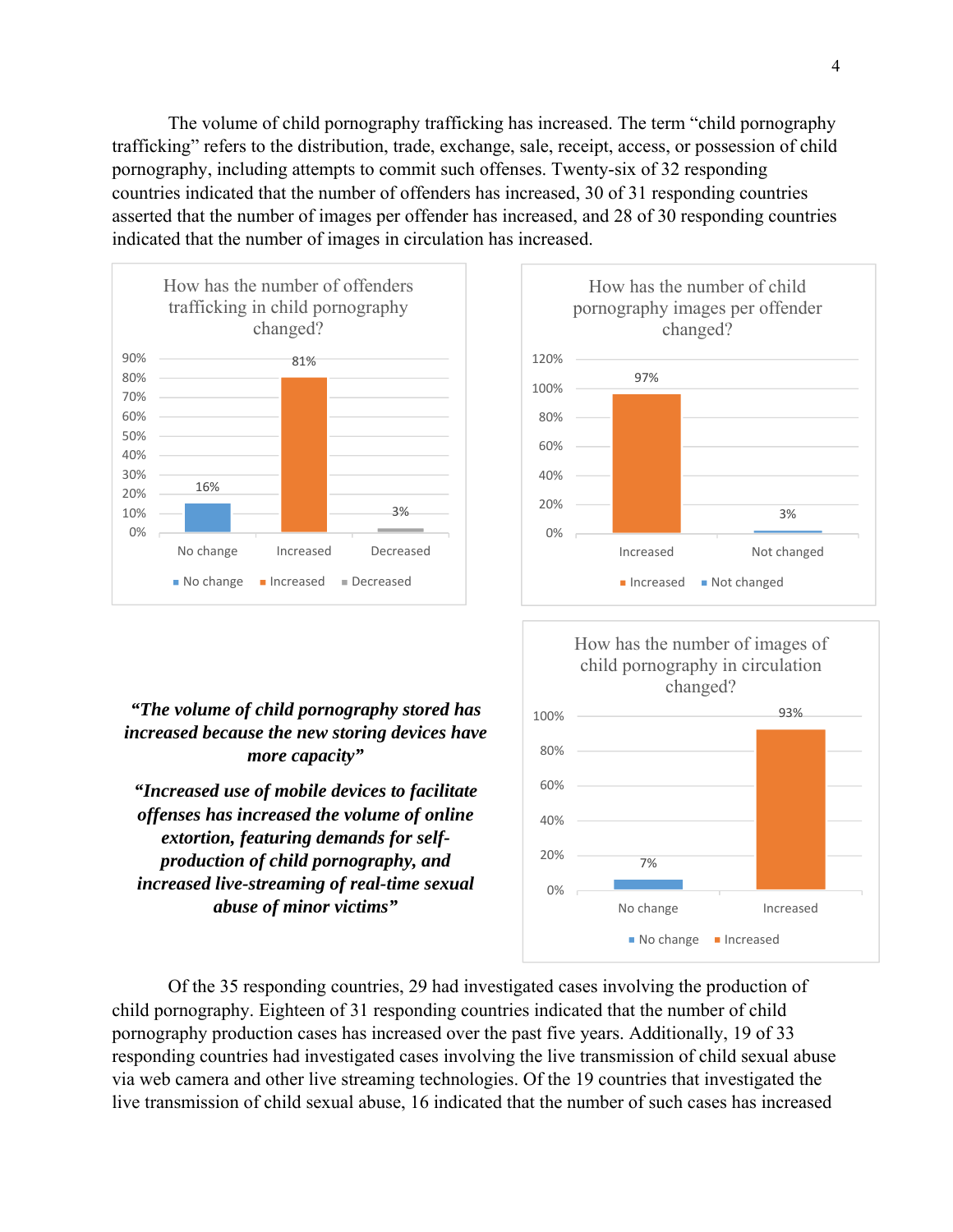over the past five years. Eighteen of 21 responding countries reported that some cases involved offenders who were paying to watch and/or direct the sexual abuse of a child victim located in another country; 12 countries reported that the trend of such offenders has increased over the past five years.

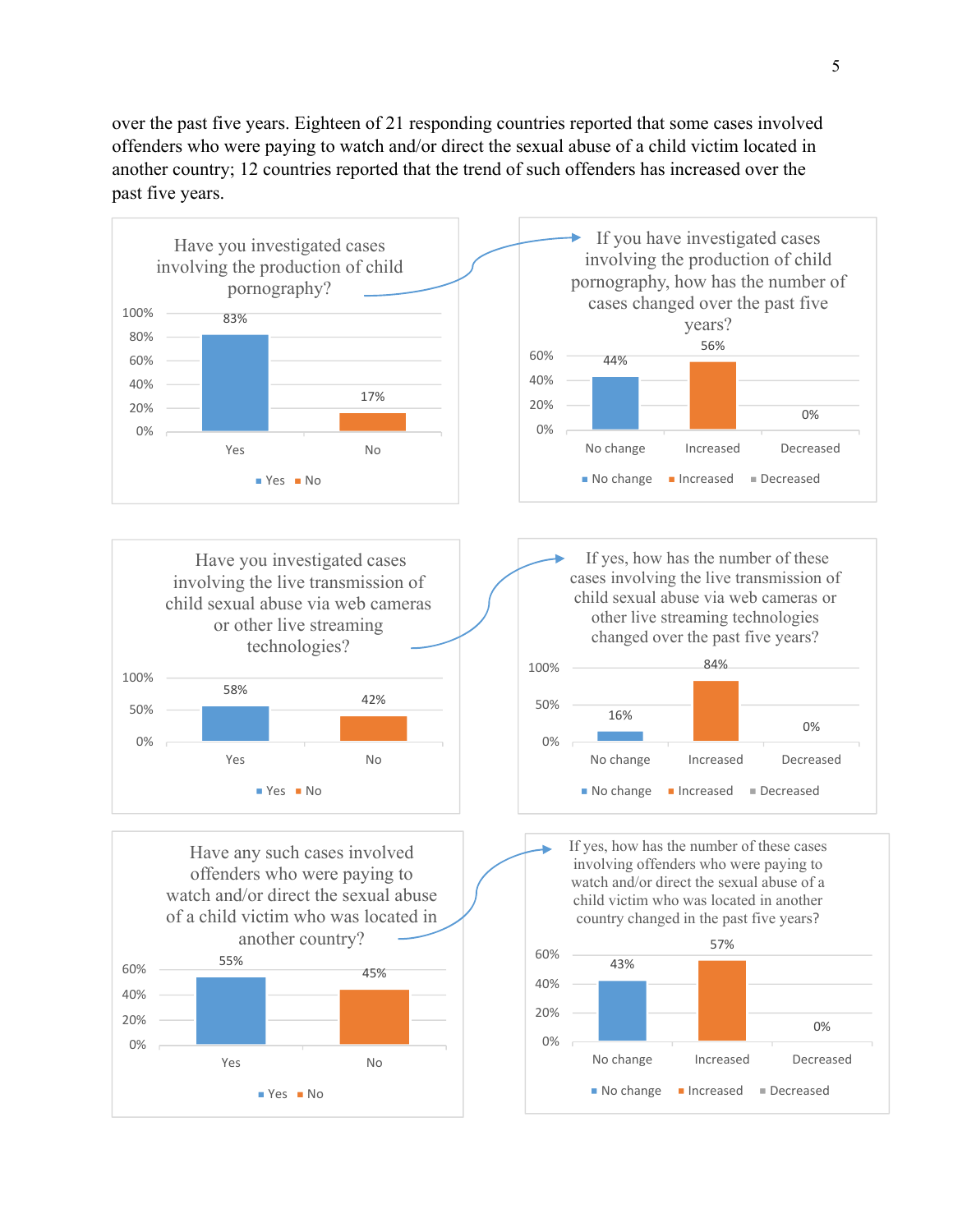*"There has been a significant increase in [offenders who are paying to watch and/or direct the sexual abuse of a child victim located in another country]. Four recent operations identified over 700 suspects worldwide, highlighting the scale of this crime area. Over the next few years, with improved access to high speed internet in countries with high levels of poverty, it is anticipated that this crime type will rapidly escalate."* 

\* \* \* \*

Another trend that has emerged is self-production of child pornography by children. Twenty-seven of 32 responding countries indicated that they have encountered cases involving children who created sexually explicit and/or nude images of themselves. Twenty-three of 27 responding countries saw an increase in the amount of self-production cases in the past five years. Twenty-seven of 33 responding countries reported that they have encountered situations where a child created a sexually explicit image to send to a boyfriend or girlfriend, which was then shared with another person.



In cases involving self-production, have you encountered situations where a child created a sexually explicit and/or nude image to send to a boyfriend or girlfriend, and that image was then shared with others?



*"Some of the children (juveniles) like to create selfvideos, self-pictures . . . to enjoy or encourage his/her partner to excited sex demeanor. In most of the cases they don't know it is crime. A part of them created it for funny purpose[s] because they think it is [an] innocent/funny thing. Another part of them try to make money with selling/uploading these videos."* 

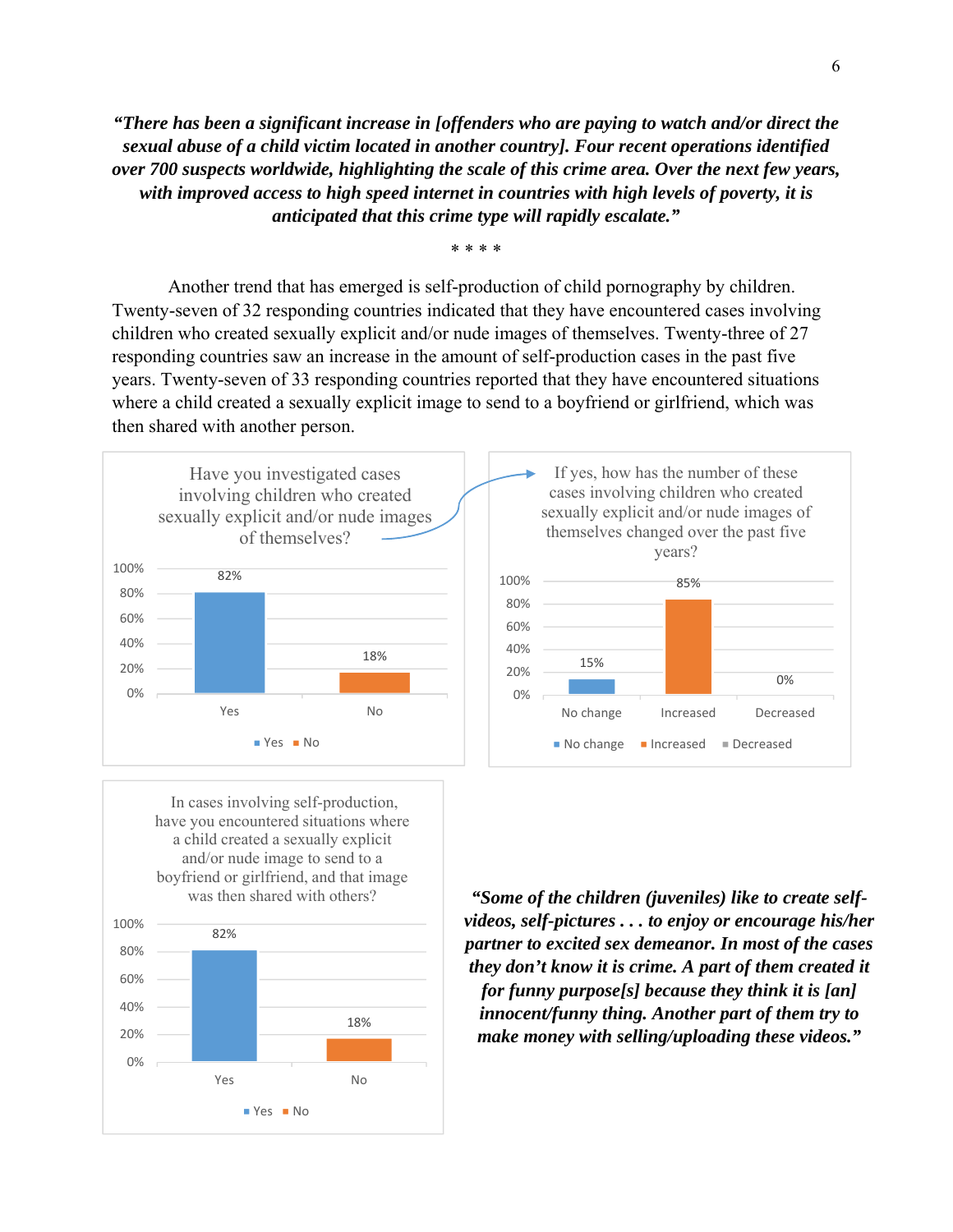Twenty-eight of 33 responding members indicated they have encountered offenders who have used extortion, blackmail, threats, and other forms of coercion to induce victims into producing child pornography images. Twenty-three members saw an increase in the number of cases involving extortion in the past five years. For example, one country described "severe cases in the use of blackmail, whereby victims are forced into generating indecent images of themselves for the offender" and noted that "there have been a number of victims who have selfharmed as a result and, tragically, some have taken their own lives."



Responding countries have found that investigations of child pornography trafficking offenses have discovered additional information relevant to the sexual exploitation of children. Twenty-two of 33 countries reported that law enforcement officers had uncovered previouslyundisclosed child sexual abuse contact offenses during these investigations. Twenty-one of 29 responding countries reported that they encountered offenders who had a prior conviction for a child sexual abuse contact offense during these investigations.

0%





Yes No

 $Yes = No$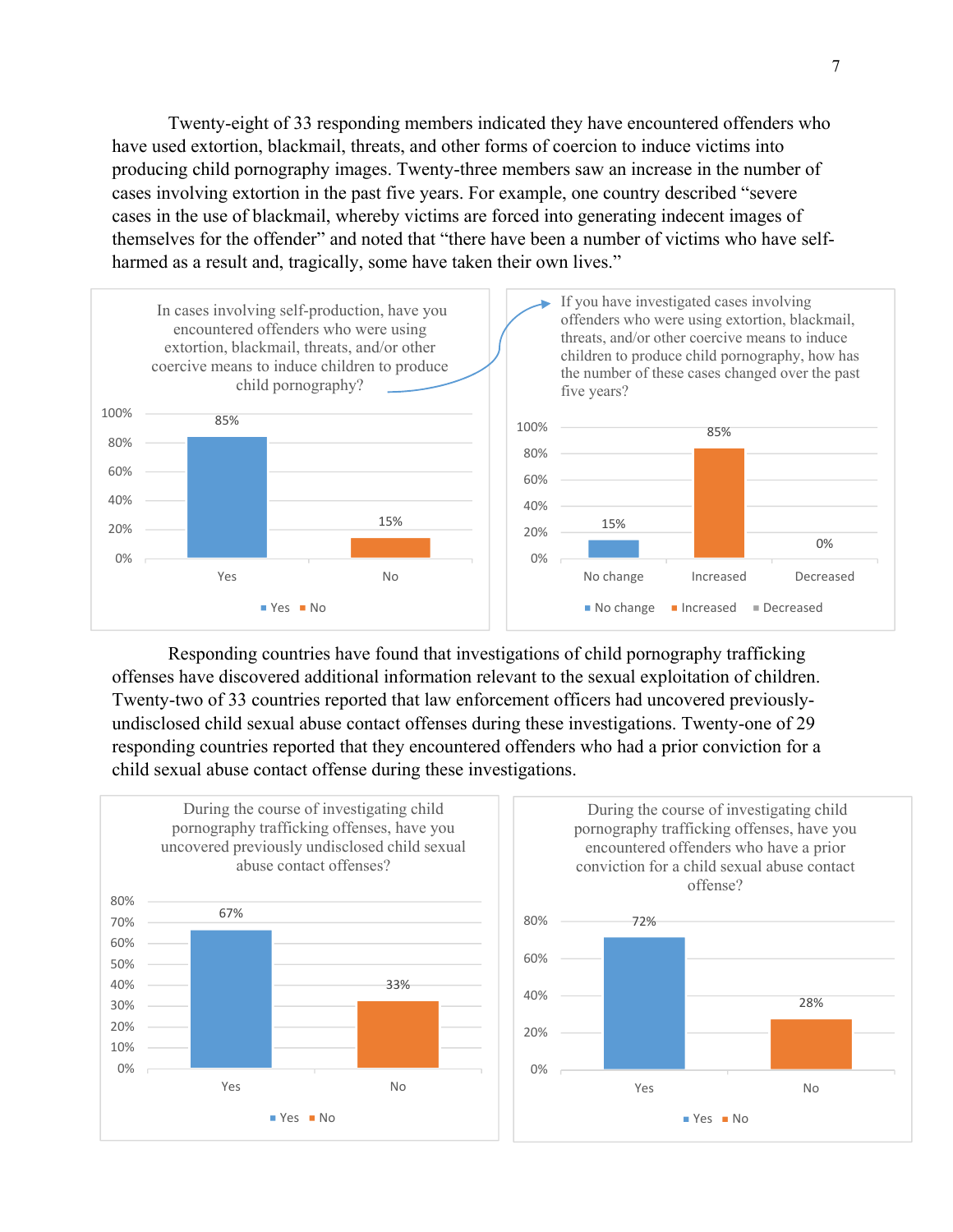*"More abuse, percentage wise, seem to be documented now and will often be found on the phone/on computers belonging to the suspect. One of our problems is that the unknown and new images 'drown' in the very large numbers of other and non-self-produced number of images/films/files - making finding them more difficult without good tools/quality hash lists."* 

*"More offenders with prior conviction are anticipated, and statistics demonstrate that the number of second and third-time repeat offenders is on the rise. Offenders learn from experience (previous disclosure and police techniques that caught them). Offenders evolve to utilize methods to avoid detection, for example using public Wi-Fi, encryption, etc."* 

*"It [has been] observed that . . . the majority of child pornography offenders [are] committing [child] sexual abuse offenses."* 

*"There is a greater propensity to be a physical offender if the individual is also a collector of child sexual abuse images."* 

These responses demonstrate that the threat to children posed by online sexual offenders is increasing. Offenders are seeking more extreme materials, and they are seeking materials depicting younger victims. Self-production by children is increasing due to factors such as social pressure, sextortion, and/or blackmail. The volume of pornographic material continues to increase as encryption and anonymization techniques improve. Many countries expect that the number of offenders will increase and, as internet capabilities improve around the world, the volume of child pornography will increase.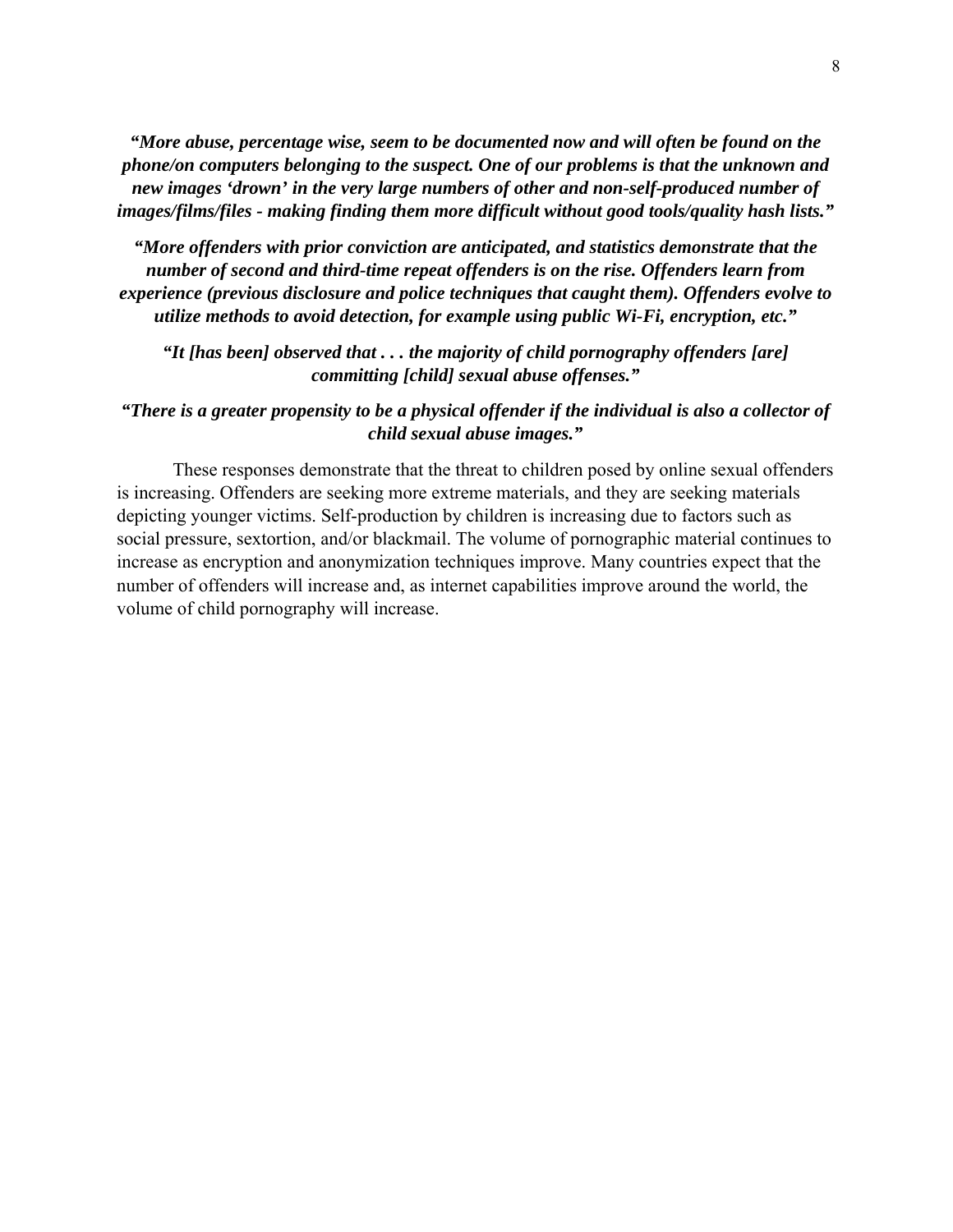## Communications Between Child Pornography Offenders

 One of the more serious problems facing reporting countries is the ease with which offenders are able to use online forums, peer-to-peer exchanges, social media, and anonymous networks to communicate with other offenders and thereby facilitate internet child sexual abuse offenses. This section addresses some of the challenges and consequences that countries face when offenders communicate with each other.

Communications between offenders encouraging or facilitating sexual contact offenses against children have dire consequences. For example, 22 of 29 responding countries have investigated cases where communication between offenders encouraged and/or contributed to actual sexual abuse offenses against children; 12 of 21 countries reported that the number of such cases has increased over the past five years.



Additionally, 18 of 30 responding countries have investigated offenders who were discussing and/or sharing information about how law enforcement agencies investigate and/or prosecute child pornography offenses. Eleven of 19 responding countries indicated this has increased over the past five years. Offenders are increasingly educating each other on how to use private chats, email, internet voice and video chat software, forums, and anonymization software.

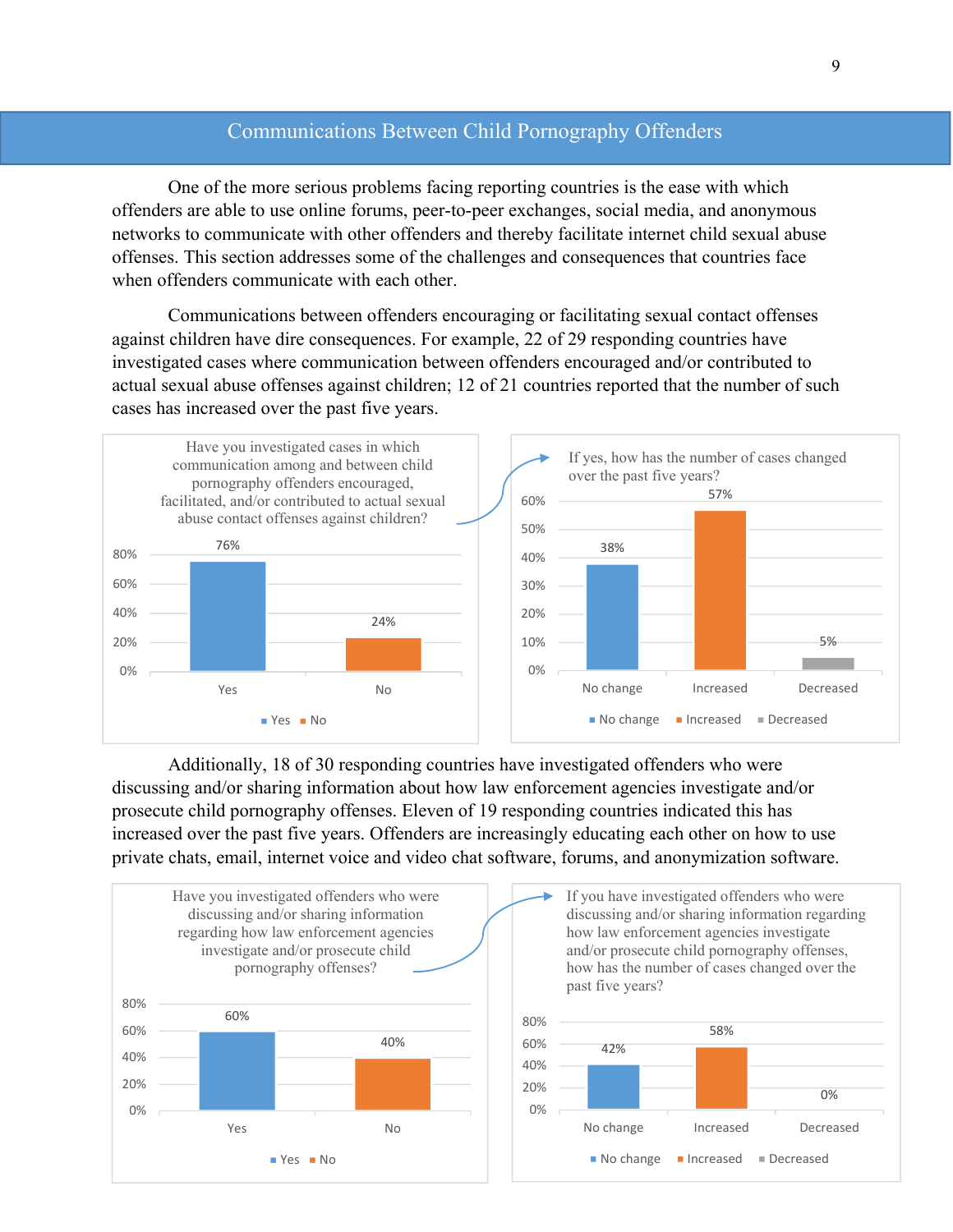*"Individuals chatting in [an anonymous network] have been observed to be encouraging others to sexually abuse children they have access to and upload that content. To demonstrate that these are new images/videos the offender is sometimes requested to put a personal signature on their image such as they get the child to hold up a piece of paper stating their name and the date to prove the image is live and original."*

*"Offenders are using tutorials [on] how to avoid on site investigations or how to avoid being arrested and [prosecuted]. These tutorials are distributed among offenders with the use of private chats, mails, [internet voice and video chat software,] forums and anonymity networks."* 

Responding members have found that offenders are discussing and exploiting the differences in child pornography laws around the world. Eight of the 30 responding members investigated offenders who were sharing information regarding how different countries address child pornography offenses; 6 of 13 reporting members indicated that there has been an increase in the number of such cases over the past five years. Nine of 28 reporting members investigated offenders who were exploiting or were attempting to exploit different countries' child exploitation laws. Six of 13 responding countries saw an increase in the number of these cases over the past five years.





offenders who were exploiting or attempting to exploit any differences in country laws, how has the number of these cases changed over the past five years?

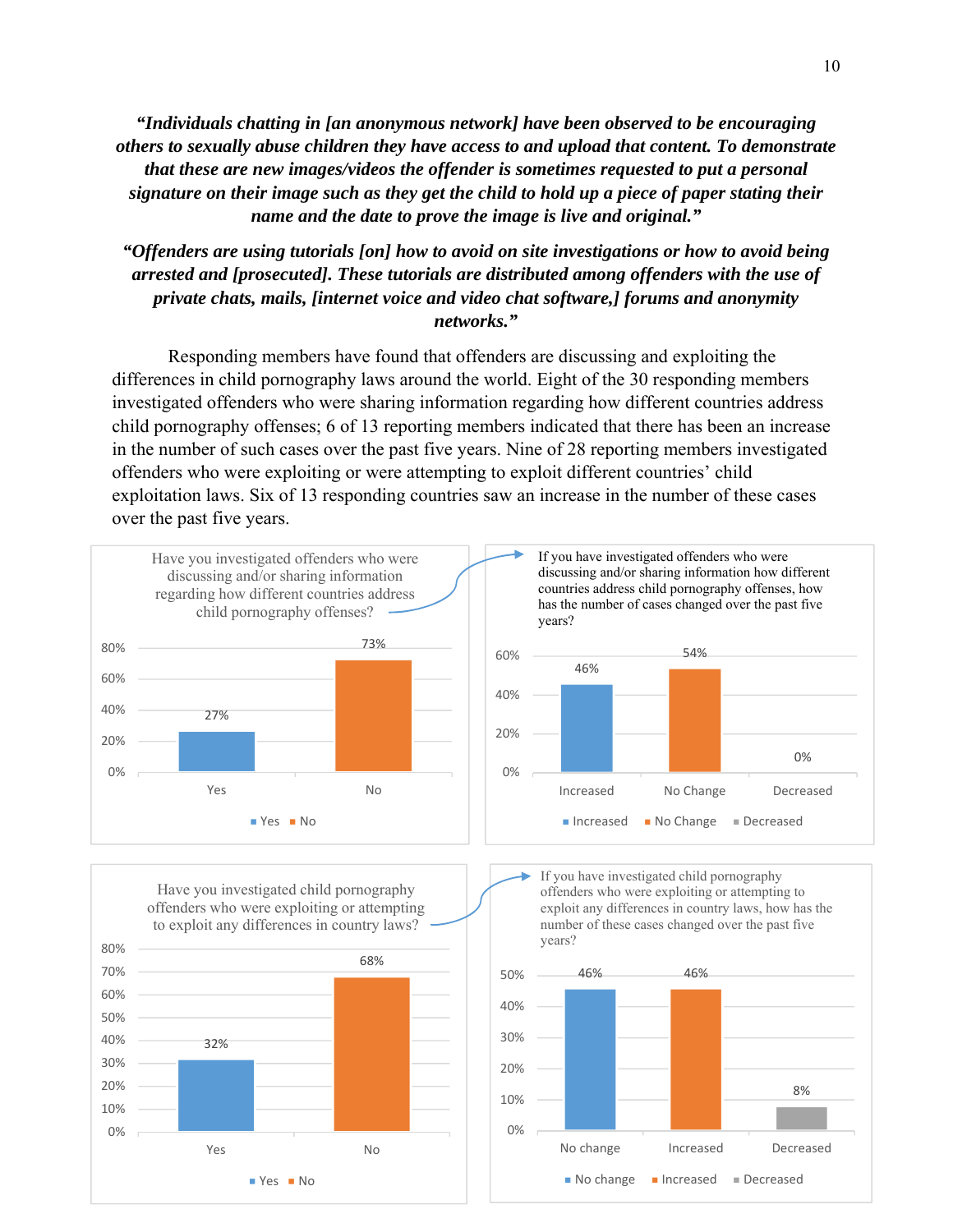\* \* \* \*

The responses in this section emphasized that new technology is making it easier for child sex offenders to communicate online in order to facilitate the sexual abuse of children in various ways. Offenders are providing one another with tutorials on grooming and enticing children. Offenders encourage each other to utilize encryption and anonymization to avoid law enforcement. Offenders track and disseminate information regarding law enforcement's technologies, techniques, and tools for combating the sexual abuse of children. Offenders also are trading information about: (1) which countries can be visited most cheaply; (2) which countries have police and courts that are corrupt and/or willing to accept bribes; and (3) those countries where the perceived risk of detection is lowest.

*"It becomes more and more common that offenders inform each other about [their] activities, especially when there is special bulletin board dedicated to these individuals: in such case there is almost always special website which focuses only on [security] matters and provide information regarding to how to avoid detection and identification by [law enforcement agents]."* 

*"Many websites have been recently observed where offenders readily post images of their children and encourage comments and feedback from their peers/like-minded individuals. Such comments may encourage sexual abuse. The number of cases has increased, however, many sites can be hard to locate/infiltrate."* 

*"Offenders [are] seeking more extreme materials, and materials depicting younger victims, from one another[.] Provision by offenders of tutorials to other offenders regarding how to groom and entice minor victims, especially online [p]roduction on demand: offenders can ask another offender to perform specific sex acts with a child"*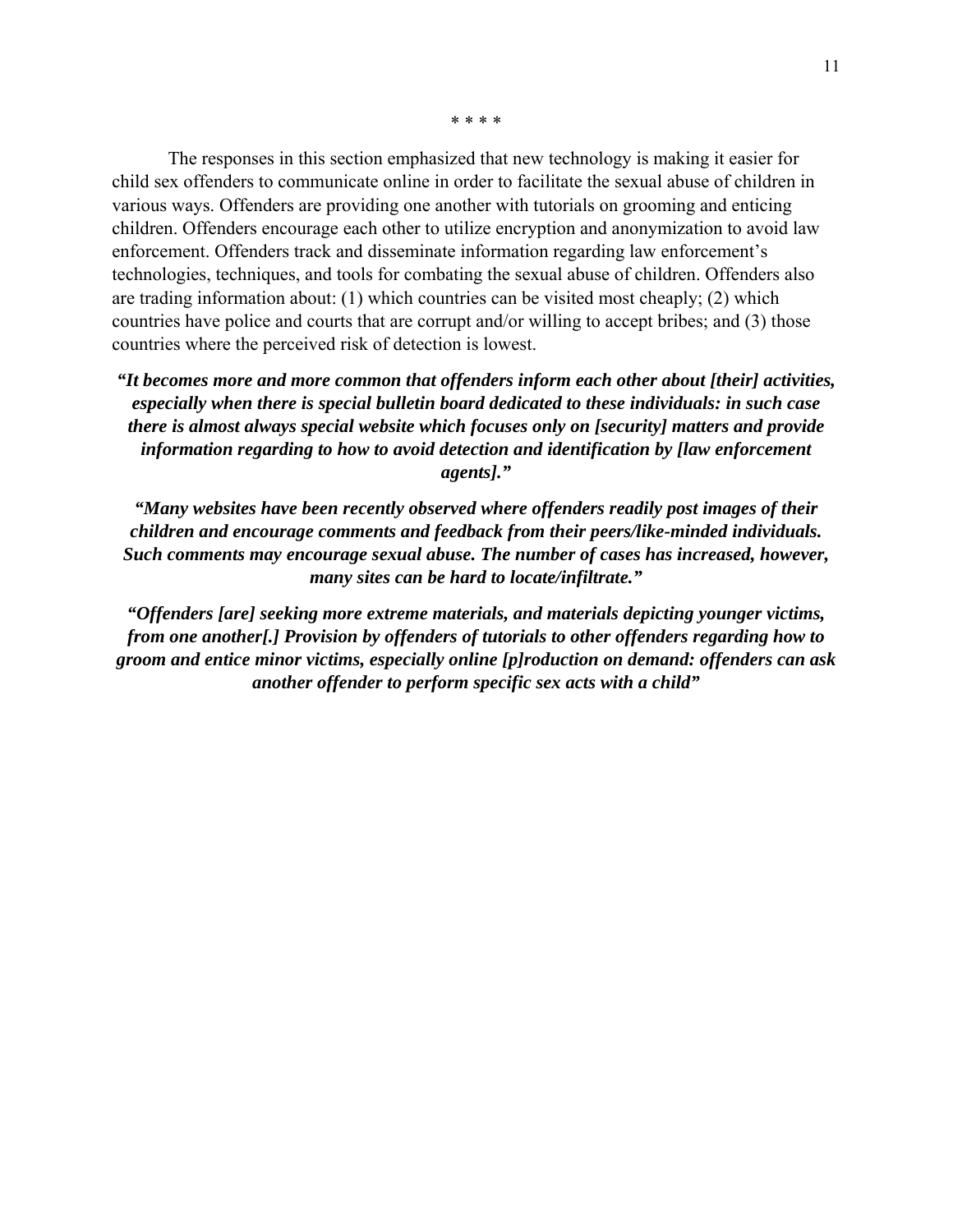## Technological Issues & Challenges Faced by Law Enforcement

 With the continuing development of technology that offenders can use to commit child sexual offenses online, countries are experiencing even more limitations and challenges that negatively impact their investigations into these offenses.

 For example, offenders are using internet and/or digital platforms, software programs, and other tools to obscure or protect their identities, and/or to conceal their illegal activities. Twenty-four of 27 reporting members identified Internet Protocol (IP) address anonymization as the most commonly used means by which child pornography and enticement offenders cover their tracks. Sixteen reporting members indicated encryption, 6 listed evidence elimination software, and 4 identified video and/or voice manipulation software as ways that offenders have attempted to protect themselves and conceal their illegal activities. Such methods have increased recently, as 23 of 27 responding countries saw an increase in offenders utilizing these technologies in the past five years.



*"There has been a slight increase in the use of software facilitating anonymity, and the availability of this technology. Devices will be made with built-in encryption requiring no user intervention, and the use of such technology will become easier, even for the less technicallyinclined users. More offenders will be using these methods to conceal their identities/avoid detection, and will share these methods with other offenders."*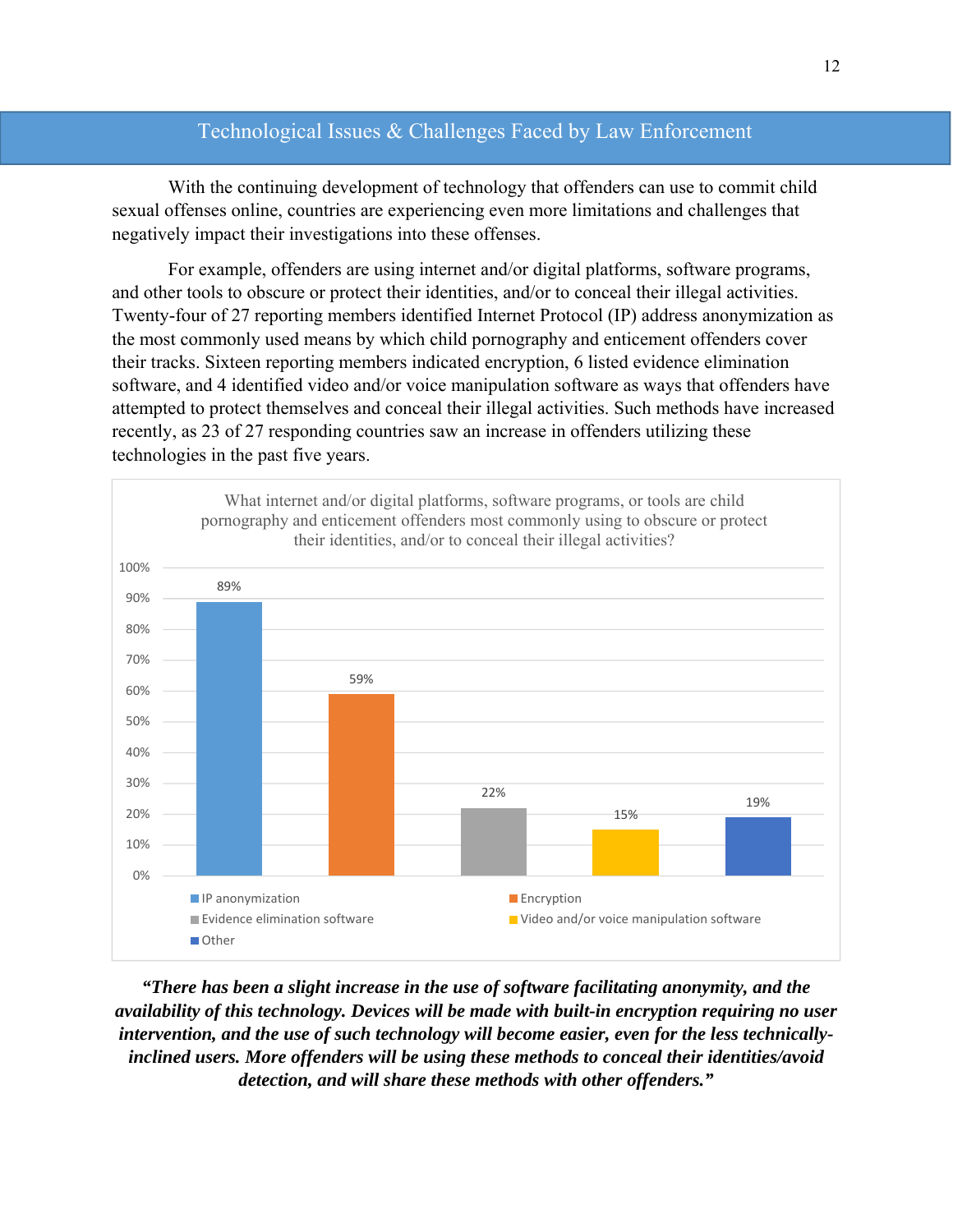These tools are hindering law enforcement investigations into internet child sexual abuse. Twenty-eight of 29 responding members revealed that the use of anonymous networks and other anonymization technologies made child pornography and enticement of children offenses more difficult to detect and investigate.

 One country reported that "it is becoming easier and easier for potential perpetrators to use high tech security protocols in order to obscure their identity. This is the result of very user friendly software that allows people with very limited digital knowledge to make use of [an anonymous network]." Anonymization software makes it difficult to locate offenders because their computer is hidden. Encryption can rarely be broken through brute force; the password is typically required. All 27 responding countries identified the use of encryption technologies as hindrances to investigations. It is evident that offenders are using technological methods to evade detection and such actions have made investigations more difficult around the world.



*"As offenders are becoming more familiar with this technology, more are using it. . . . [T]he more awareness/concern for privacy, the more the technology will advance/protect online activities. It will be easier for everyone to have the ability to use these detection avoidance techniques, even those who are not tech savvy, and devices will be made with built-in encryption requiring no user intervention. Encryption is more complex, and is more involved and difficult to get through. When data is encrypted, there is a reliance on the suspect, as s/he must provide the password."* 

\* \* \* \*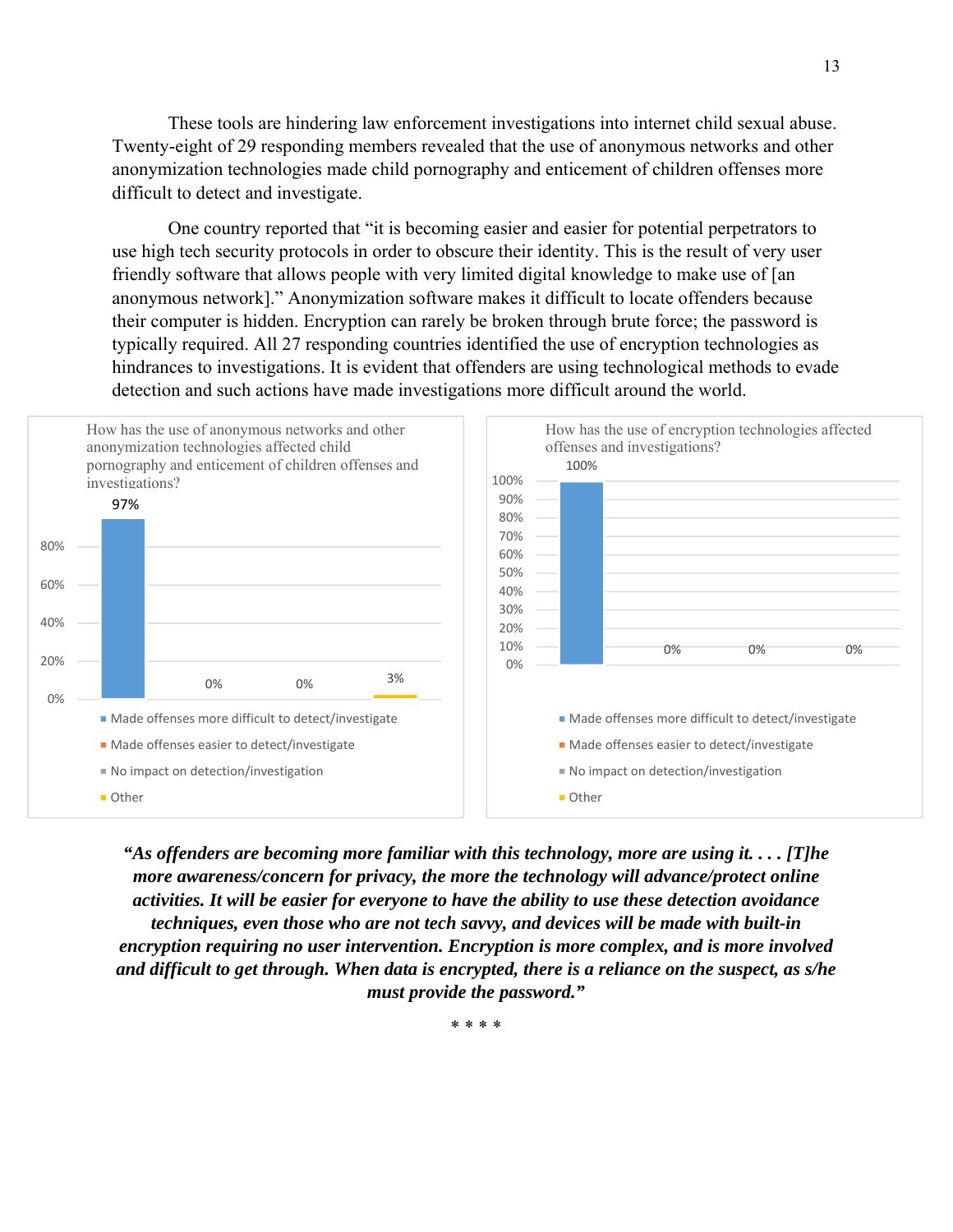Not only have offenders been utilizing encryption and anonymous networks, they have been communicating and sharing their techniques with each other. Twenty of 29 reporting members encountered offenders who were communicating with each other about their use of encryption or an anonymous network, or how they anonymize their online identities. Of the 20 responding countries, 17 saw increases in such cases. The increased use of these technologies as well as the sharing of criminal tradecraft is creating even more challenges for law enforcement in identifying these offenders.



*"We have observed that most of the offenders that communicate with others have two main questions which are where to find new material and how to hide the material they already have. We anticipate that the number of the offenders who will know how to use proxies and encryption will increase."*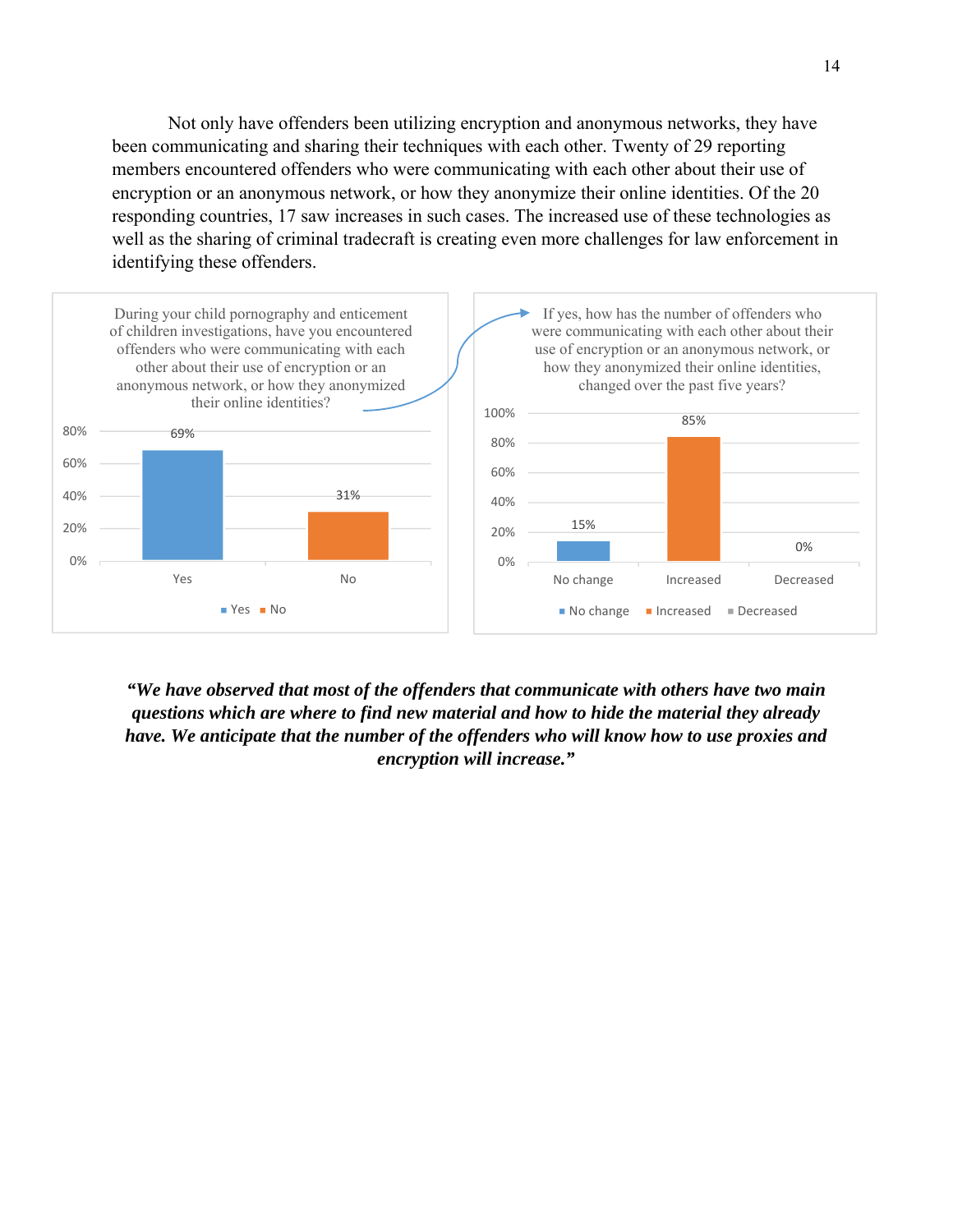#### International Legal Issues and Challenges

With new technology making it easier for internet child sexual abuse offenders to commit crimes across borders, more and more countries are conducting international investigations into child pornography and/or the enticement of children. The term "international investigations" was defined in the threat assessment questionnaire as investigations in which offenders, victims, witnesses, or evidence are located in more than one country. Many countries reported that international investigations of child pornography and enticement pose a unique set of challenges.

Twenty-seven of 30 responding countries reported that they had conducted an international investigation of a child pornography and/or enticement of children offense, with 22 of 26 reporting that the number of these international investigations has increased in the past five years.

Due to the global nature of many of the crimes involving child pornography and/or enticement of children, there are often overlaps in investigative and legal jurisdictions. Twentynine of 34 responding countries participated in investigations of child pornography and/or enticement of children offenses that involved another country's law enforcement agency and/or an international law enforcement group (*e.g.*, INTERPOL, Europol). Twenty-five of 28 countries that participated in these investigations saw an increase in the number of these cases over the past five years.

Many countries reported that the international scope of many investigations has made them more challenging because there are jurisdictional obstacles to obtaining evidence. Obstacles include no unified thresholds for illegal conduct and delays in obtaining important evidence. For example, one country explained that "due to international aspect and the long duration of the execution of an international warrant, it is difficult to get the needed information in a reasonable time-frame."

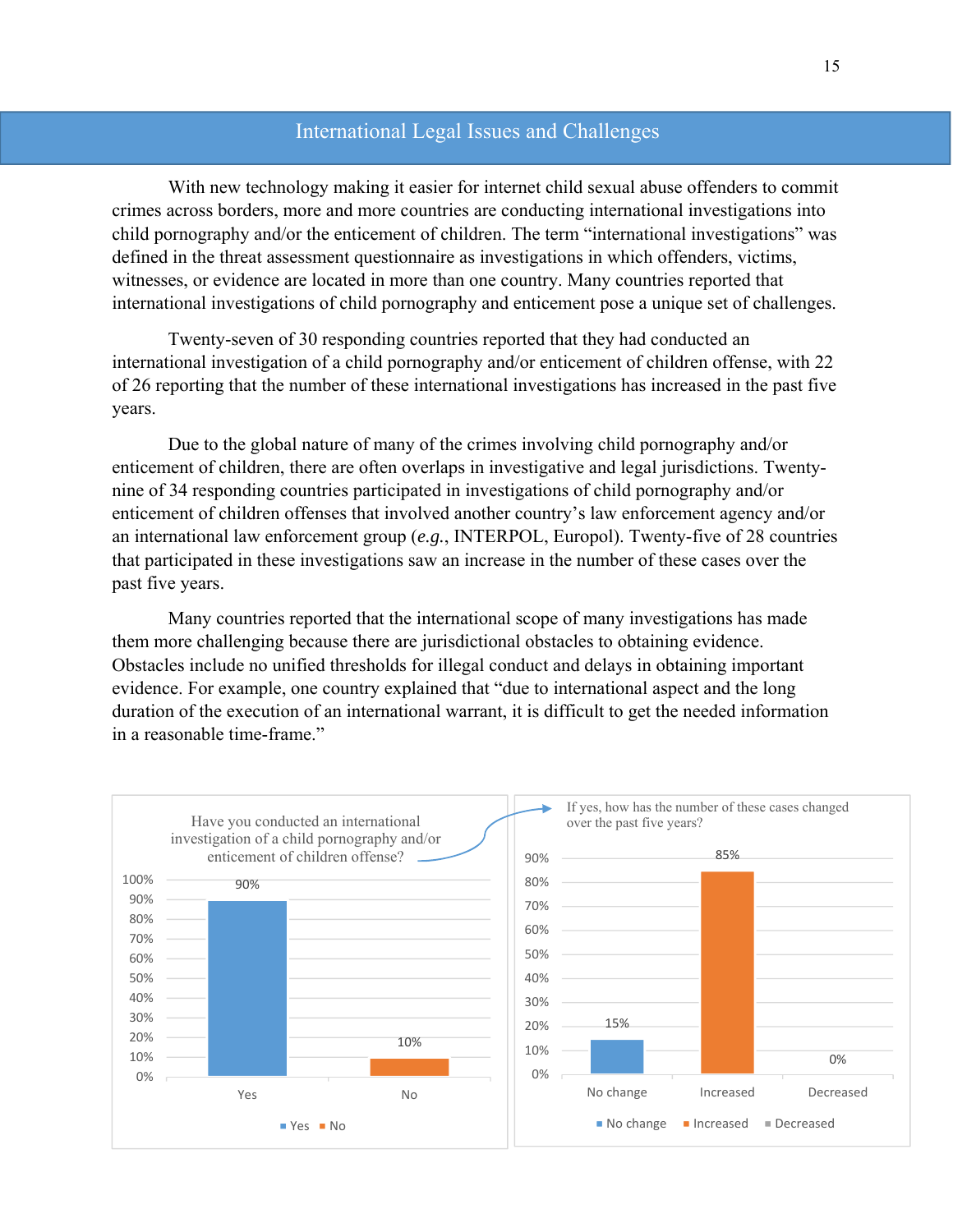*"With the use of internet, more and more cases have international characteristics. The offenders not only collect such material but they use the internet in order to distribute it too. In most case[s] the distribution that takes place involves more than one country. We anticipate that most of the case[s] in the near future will have to be addressed in an international manner with the coordination of Interpol and Europol."* 



*"Offenders are getting more and more familiar with the using of Internet, [peer-to-peer] networks, etc. It means that they get in connection with foreign offenders, foreign websites, chat rooms, storages. This all indicates that international law enforcement cooperation has to also increase. Another relevant reason is that more and more law enforcement authorities make their own peer-to-peer investigations which generate a large amount of criminal information which they send out through the world. Due to this kind of information more and more national investigations will be started with international links. And the whole cycle starts again."* 

The responses in this section underscore the challenges international investigations into internet child sexual offenses raise for law enforcement. Offenders' commission of transborder crimes make it difficult for law enforcement to investigate. The international scope of investigations requires international cooperation where laws and procedures often differ. Many responding countries complained that the many variances in the laws of other countries cause routine and frustrating delays.